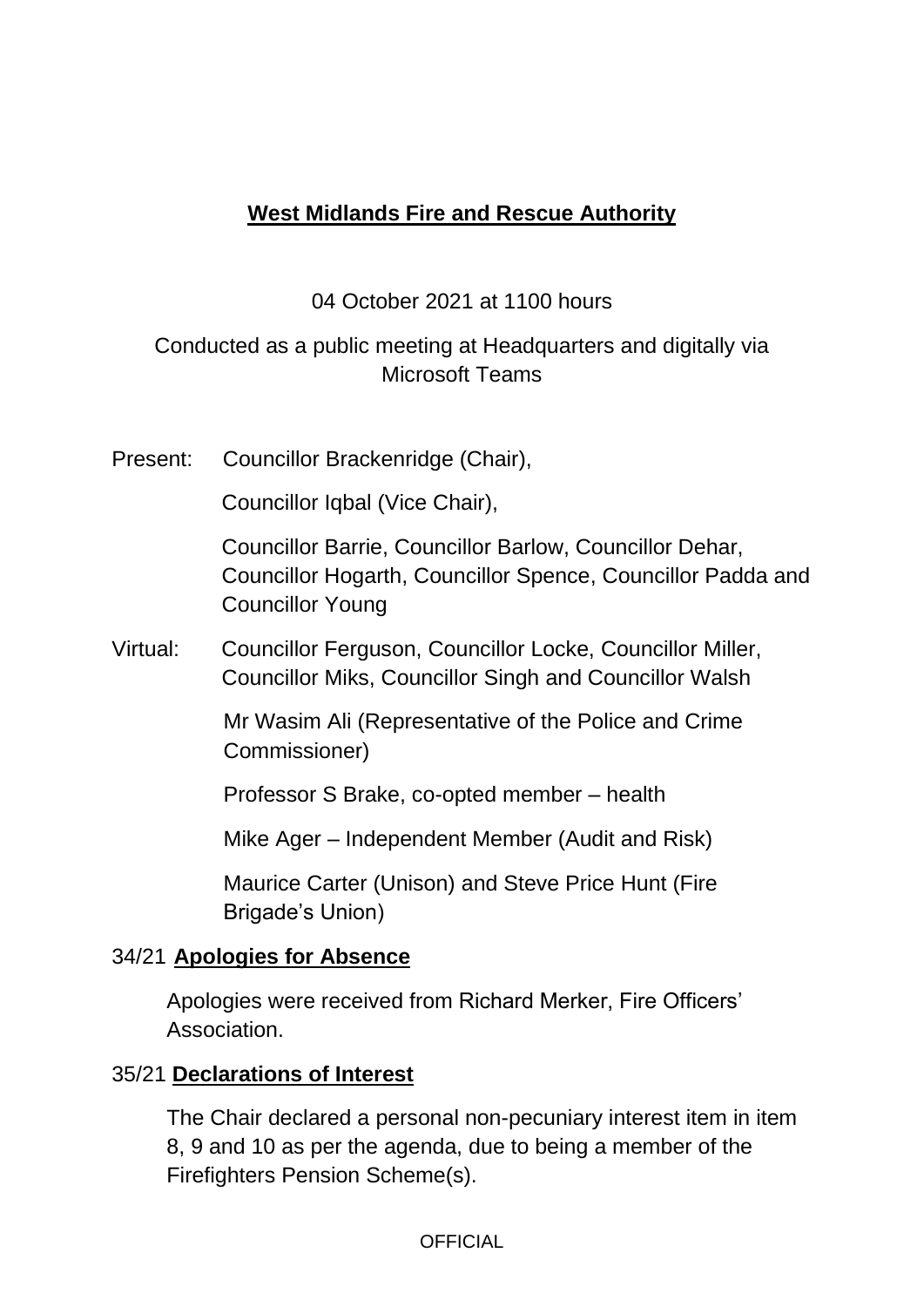#### 36/21**Chairs Announcements**

The Chair welcomed all attendees to the meeting of the full Fire Authority.

The Chair advised that Councillor Neil Eustace, a former member and Vice-Chair of West Midlands Fire and Rescue Authority (WMFRA), has sadly passed away at the age of 65. Councillor Eustace was elected to WMFRA in July 2004 and served for just under 14 years until his retirement in June 2018. He participated across a wide variety of committees during his time.

The funeral took place on 20 September at St Edburgha's Church in Yardley and the family asked for donations to be made to The Salvation Army or Marie Curie, so Members may wish to consider this in Councillor Eustace's Memory.

Our thoughts and condolences go to his family and friends at this very difficult time and to all those who knew him and worked alongside him. A minute silence was held.

The Fire Authority would continue to use a hybrid approach to meetings and committee's where this is a decision-making forum. PPF and JCP can continue take place digitally as these are not decision-making forums. This would be reviewed every 30 days.

Praise was given on the successful implementation of the first phase of Oracle. This had been the result of significant commitment of a number of members of staff across the Service, led by Prakash (Kash) Singh.

#### 37/21**Chief Fire Officer's Announcements**

The Chief Fire Officer (CFO) welcomed all attendees to the meeting.

The CFO advised that Councillor Hogarth's 80<sup>th</sup> Birthday had taken place, a few days prior to the meeting, and wished him a belated Happy Birthday on behalf of the service. A Happy 60<sup>th</sup> Birthday message on behalf of the service was also given to Mike Griffiths, Treasurer to the Authority.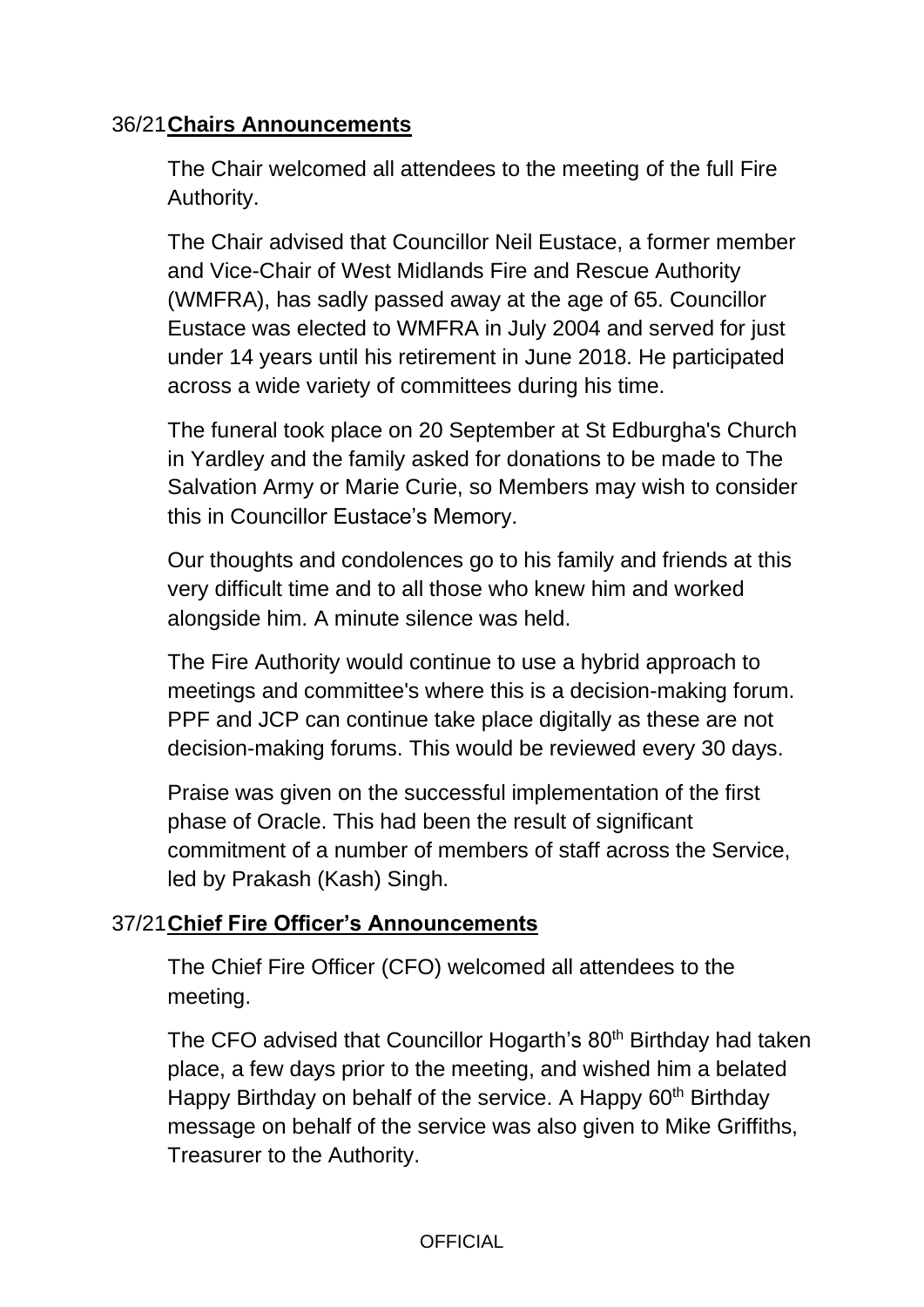Best wishes were extended to Roy Wilsher OBE QFSM who had been newly appointed as Her Majesty's Inspectorate of Constabulary and Fire and Rescue Services (HMICFRS).

Kirsty Tuffin, Democratic Services Officer, was introduced and welcomed by the CFO on behalf of the Service.

HMICFRS would be reviewing the Marauding Terrorist Attacks (MTA) and issuing a letter that would be shared with the Authority, once received. Both CFO and Mike Griffiths had also extended their membership for a further year on the Metropolitan Joint Council.

Praise was given to the three West Midlands Fire Service (WMFS) teams that participated in this year's National Breathing Apparatus Challenge. Out of 20 teams, 2 of the WMFS teams finished first and second in the challenge, displaying both skills and great knowledge. In the individual awards, Firefighters from WMFS came first place in the Best Entry Control Officer and Best Fireground Operative. A huge congratulations and thanks were given to those who participated.

Following the excitement of the Commonwealth Games, hosted in Birmingham in 2022, the WMFS would be hosting the UK Rescue Organisation's 2022 Festival of Rescue. This is a great opportunity to showcase WMFS as a service at the heart of our communities, whilst demonstrating how we make the West Midlands Safer, Stronger and Healthier. Tyne & Wear recently hosted the 2021 event in Newcastle that had great political involvement and encouraged Members to be involved as much as possible.

#### 38/21 **Minutes of the Fire and Rescue Authority 21 June 2021**

Resolved:

1. That the minutes of the Fire Authority meeting held on 21 June 2021 be confirmed as a correct record.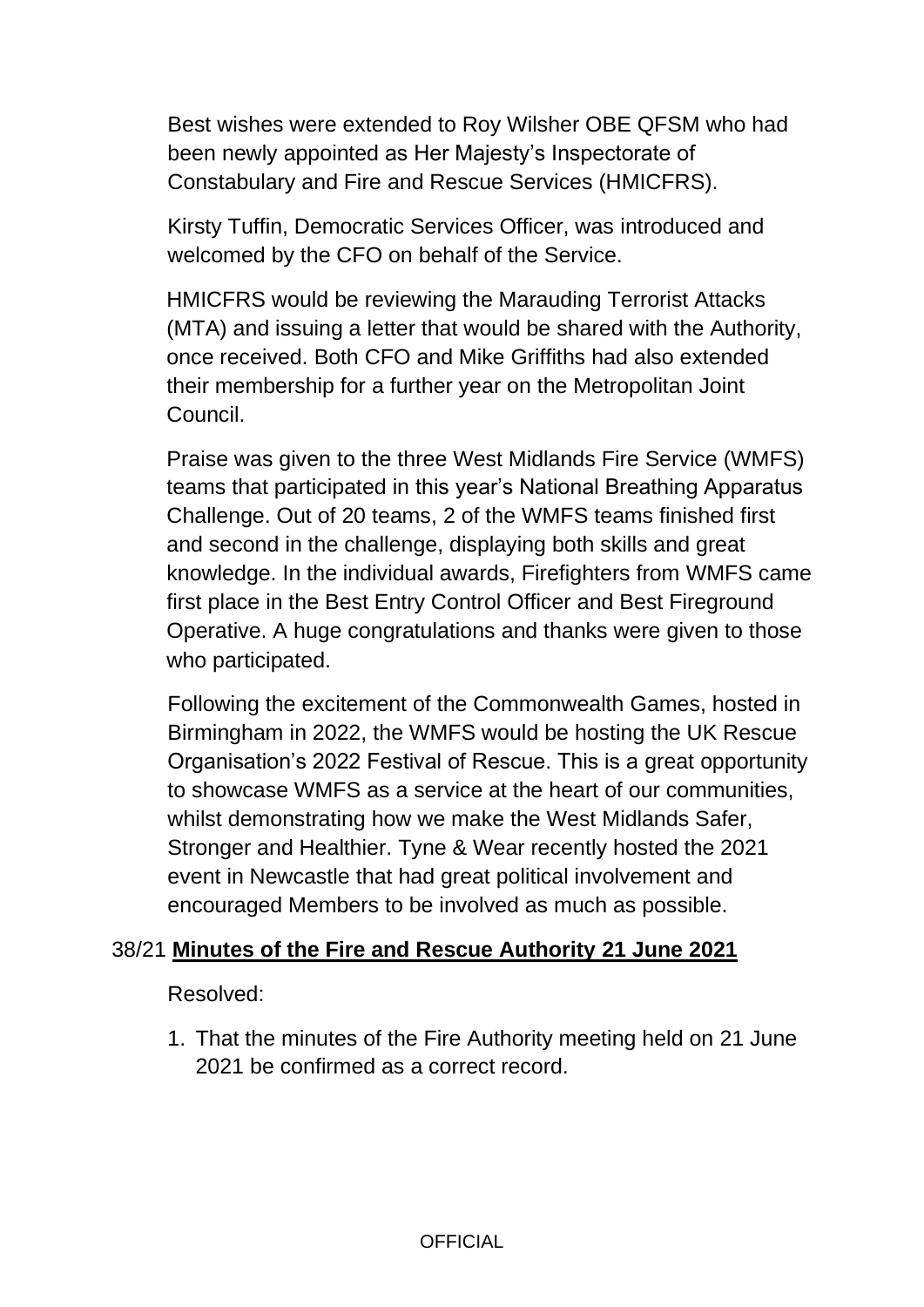## 39/21 **Community Risk Management Plan Objectives**

Karen Gowreesunker, Clerk to the Authority, provided an overview of the Community Risk Management Plan (CRMP) Objectives Report that outlined the progress made with the development and delivery of the strategic CRMP objectives through the WMFS 3 year rolling strategy.

Karen Gowreesunker advised the Authority that following the Authority's approval on the CRMP proposals in February 2021, and further updates in August and September 2021, the Strategic Enabling Team (SET) had developed each proposal into the following 5 objectives:

- 1. Survivability
- 2. Review of our approach to responding to Automatic Fire Alarms
- 3. Establishing a blended approach to the use of our fleet, incorporating reviewing our approach to responding to road traffic collisions and secondary fires
- 4. Emerging risks
- 5. Reducing health inequalities

These objectives had been incorporated using the principles outlined within the report and focused on how WMFS would continue to evolve and improve its services to communities. Alternative options to support the delivery of the CRMP objectives had been considered however, some were not aligned to the principles, as per the report, and it had been agreed that these were not viable or desirable options.

Representatives from the Fire Brigade's Union, re-assured Members that the trade unions and WMFS were working and engaging with one another on the CRMP work. The CFO echoed this and advised that all engagements with stakeholders and trade unions on this work had been/would be, conducted in line with the services policies and excel this expectation.

Resolved: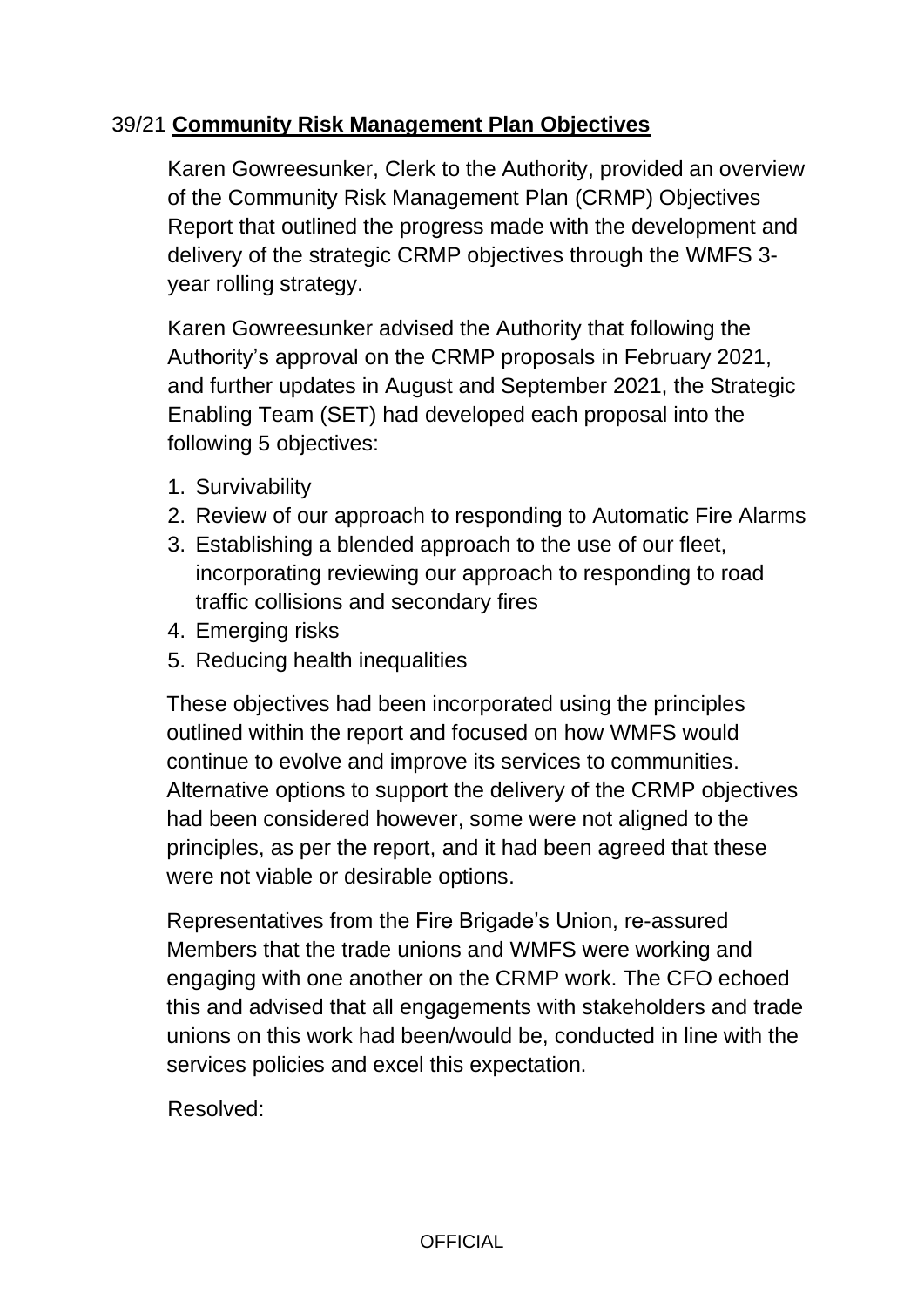1. That the progress of the evidence-based Community Risk Management Plan (CRMP) objectives as a key platform for the delivery of the 3-year rolling Strategy, be noted.

# 40/21**Decision taken under 'Matters of Urgency' – Retention of Retired Employees**

The CFO advised Members that the amendments made to the policy had incorporated key actions that WMFS had already been conducting. These changes provided the ability to take into consideration the skill set etc, of an individual. These changes are going through the internal consultation process. Both the Chair of the Authority and Leader of the main opposition had been consulted prior to being implemented.

Resolved:

1. That the decision taken and approved under 'Matters of Urgency', whereby the new Retention Policy be adopted, be noted.

## 41/21**Audit Findings Report 2020-2021**

Mike Griffiths, Treasurer to the Authority, provided an overview of the Audit Findings 2020-2021 Report submitted by Grant Thornton. The report outlined the key messages arising from the external audit work undertaken during the year.

Mike Griffiths advised the Authority that although a substantial amount of the audit had been completed and no audit adjustments had arisen from the audit work so far, the report was not finalised for reasons outlined in Appendix 1 of the report. It was anticipated that the Auditors Annual Report would be issued by 31 December 2021, as a result of the value for money work being in-complete. It was anticipated that the final report would be presented back to the Fire Authority at a later date.

Resolved:

1. That the contents of the Audit Findings Report be noted.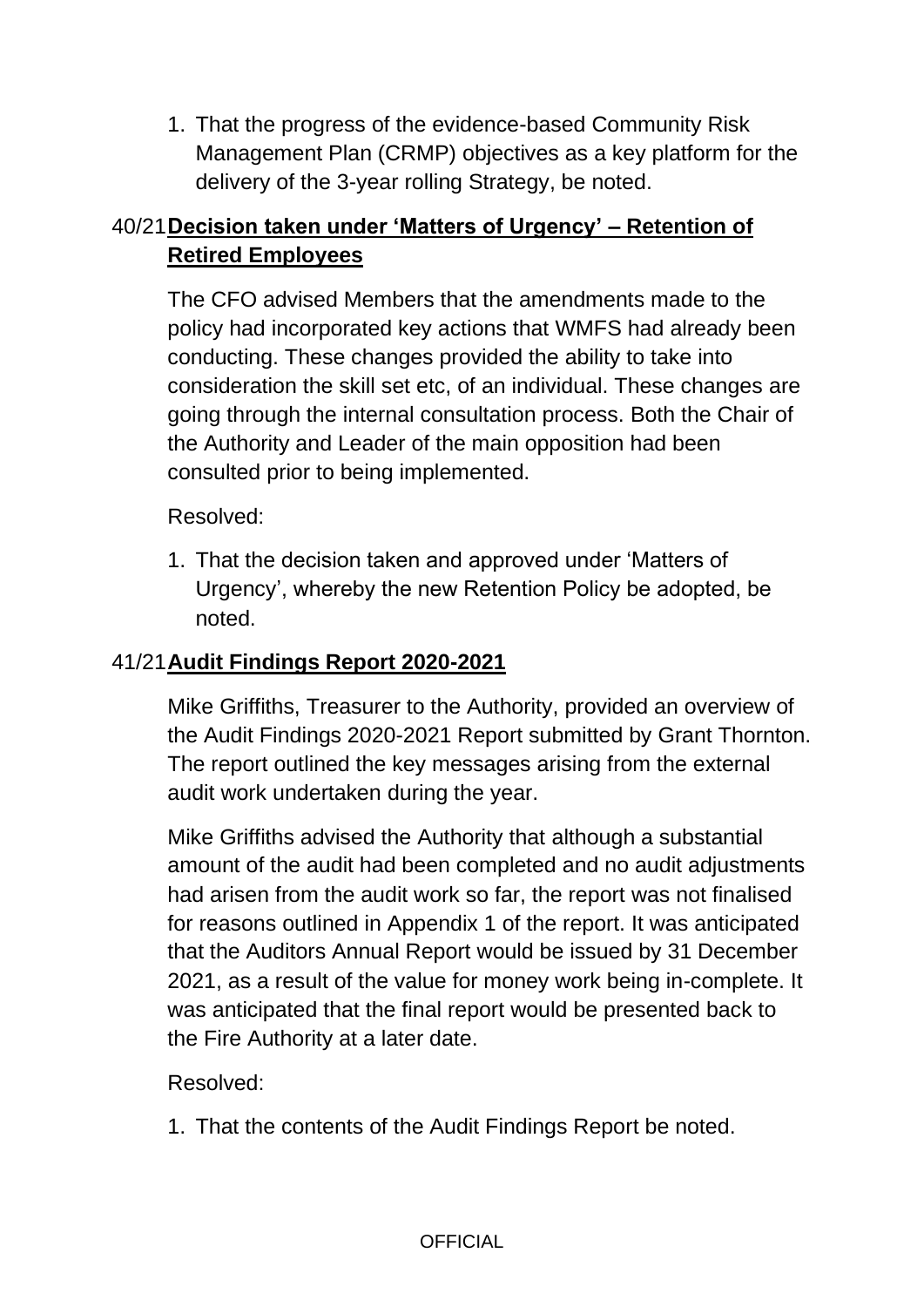## 42/21**Statement of Accounts 2020-2021**

Mike Griffiths provided an overview of the Statement of Accounts 2020-2021 report that provided the Statement of Accounts for the financial year ending 31 March 2021.

Mike Griffiths advised the Authority that the draft Statement of Accounts had been taken to the Audit and Risk Committee in July 2021, where a thorough review of the accounts took place. Minor changes were made, and the final Statement of Accounts were approved by the Audit and Risk Committee on 27 September 2021.

The Authority were advised that there had been an increase in both general reserves and earmarked reserves for the 2020-2021 financial year. There had been an increase of £0.015m for general reserves and an increase of £6.780m for earmarked reserves, which included Government funding for Covid-19 and business rates relief grants. The long-term liabilities of the services pension position were also highlighted.

No long-term borrowing was undertaken during 2020-2021. The Authority had a total long term borrowing of £33.7m at the end of the 2019-2020 which had decreased to £31.5m at the end of 2020-2021. This position was expected to improve further during 2021-2022 as no long-term borrowing was anticipated. Members were re-assured that the value of the services long-term assets, partially funded by loans, had a value of £135.2m.

Resolved:

- 1. That the Statement of Accounts for 2020-2021, as set out in Appendix A, be noted.
- 2. That the statement of Accounts summary for 2020-2021, set out in appendix B, be noted.

## 43/21**Monitoring of Finances**

Mike Griffiths presented the Monitoring of Finances report that outlined the monitoring of the Authorities finances for the current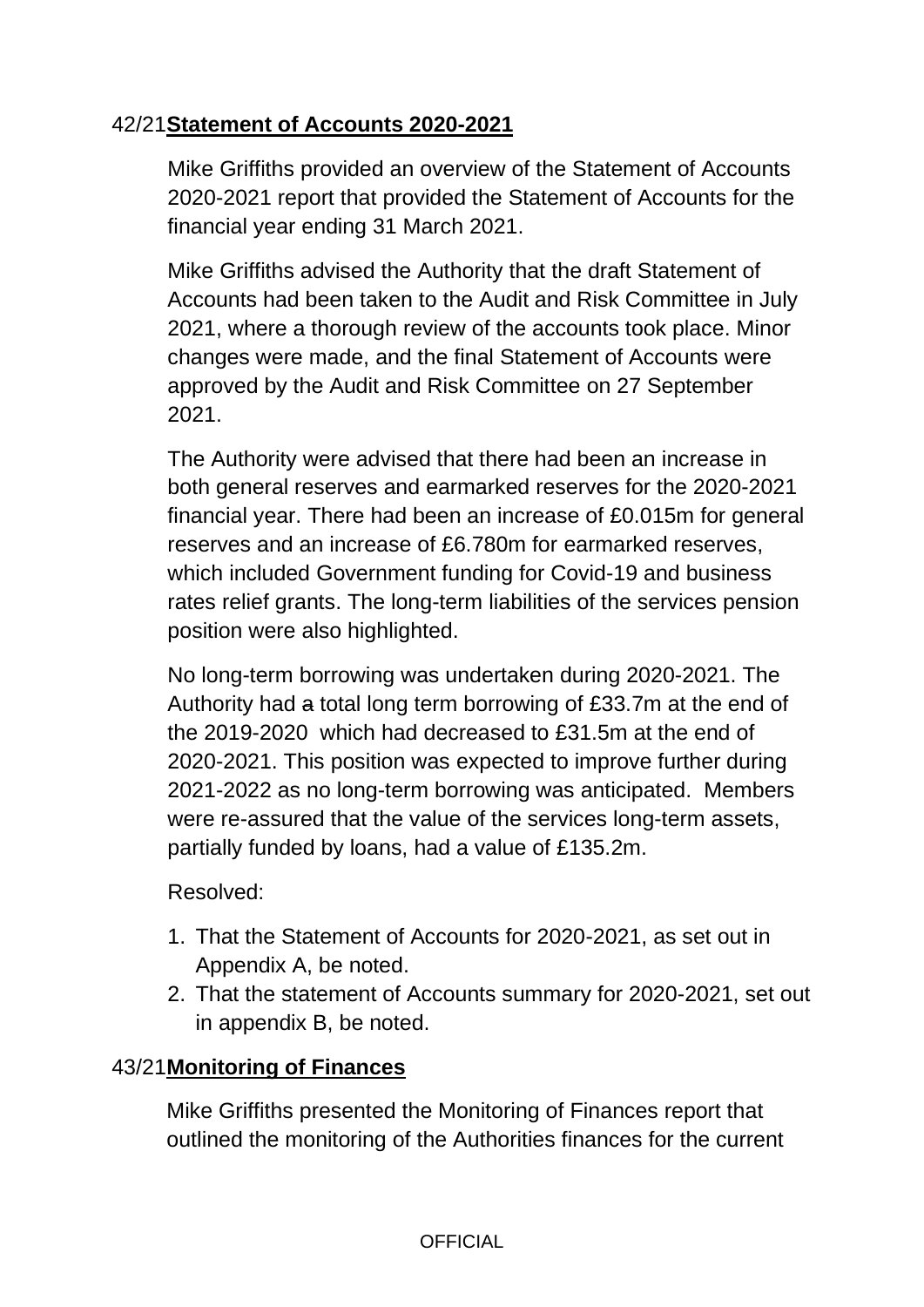financial year up to August 2021, for the revenue budget and the Capital Programme.

Mike Griffiths advised the Authority that the revenue budgeted to the end of August 2021 had been compared to the actual figure as per appendix A of the report. The actual spend of the Authority up to August 2021 had been £42.597m compared to the projected budget of £42.825m therefore a favourable variance of £228K was shown.

The Authority were advised that the monitoring statement included the 1.5% pay award for Grey Book Staff, implemented in July 2021. No pay award for Green Book Staff was reflected within the report and if/when approved, would need to be considered in the budget.

The Chair of the Audit and Risk Committee wished to thank members of the committee, the internal and external auditors, and all officers including all members of the WMFS finance team for their continued contributions and support.

Resolved**:** 

1. That the contents of the Monitoring of Finances report, be noted.

### 44/21**Contracts Awards Summary for Period to 30 September**

Mike Griffiths presented the Contract Awards Summary for the period to 30 September. The report summarised the contracts in excess of £250,000 that had been awarded since April 2021.

The Committee were advised that as agreed by the Authority, the 6-month summary report of the tender contract awards had been submitted to the Authority for information purposes. The total spend for each contract was also included in the report as per appendix 1.

Resolved: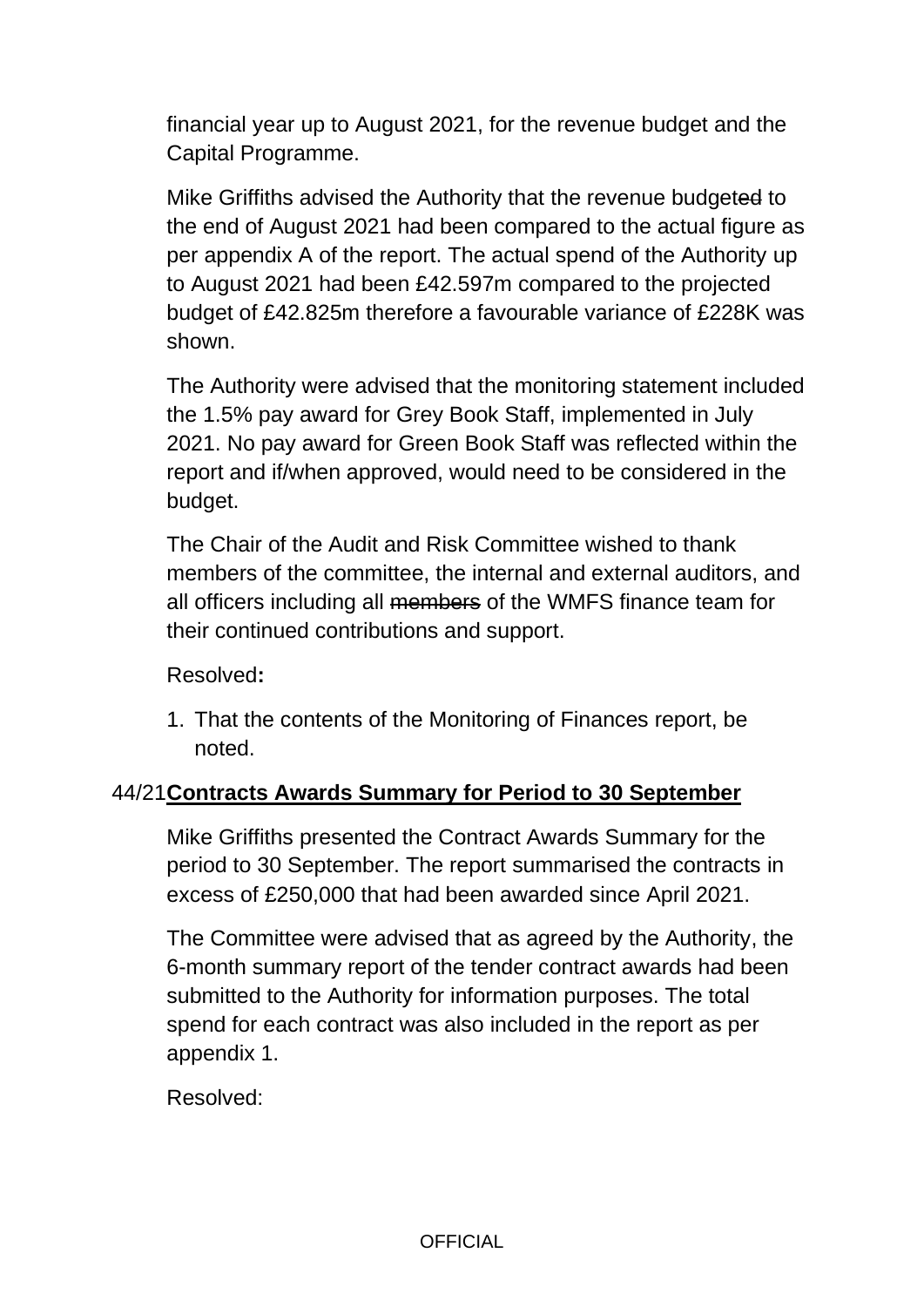1. That the attached appendix summarising the contracts in excess of £250,000 that have been awarded since April 2021, be noted.

## 45/21**Minutes of the Audit and Risk Committee held on 07 June 2021**

Resolved:

1. That the minutes of the Audit and Risk Committee held on 7 June 2021 were received.

## 46/21**Minutes of the Audit and Risk Committee held on 19 July 2021**

Mike Griffiths advised the Authority that following the Chief Fire Officer's recommendation, a revised report had been submitted to Audit and Risk Committee, held on 27 September 2021, to reverse the decision, as per item 25/21 of the minutes, that in line with the legal advice received, the Scheme Administrator continued to apply guidance issued by the Home Office in August 2020 and subsequently updated in June 2021.

The Authority were advised that following the decision in July 2021 to implement the Home Office Guidance, the Chief Fire Officer had recommended the reversion of this decision as the guidance would result in members who have had a contributions holiday being treated differently to other members that fall within the Immediate Detriment category. This could result in the view aligned to the Equality Act that they are receiving less favourable treatment. Other Fire Authorities/Pension Boards were processing contribution holiday scheme members as immediate detriment cases and not further delaying the outcome of remedy.

Steven Price Hunt, Fire Brigade's Union, thanked the Audit and Risk Committee for making the Immediate Detriment decision, as they believed it could have been discriminatory towards members.

Resolved:

1. That the minutes of the Audit and Risk Committee held on 19 July were received.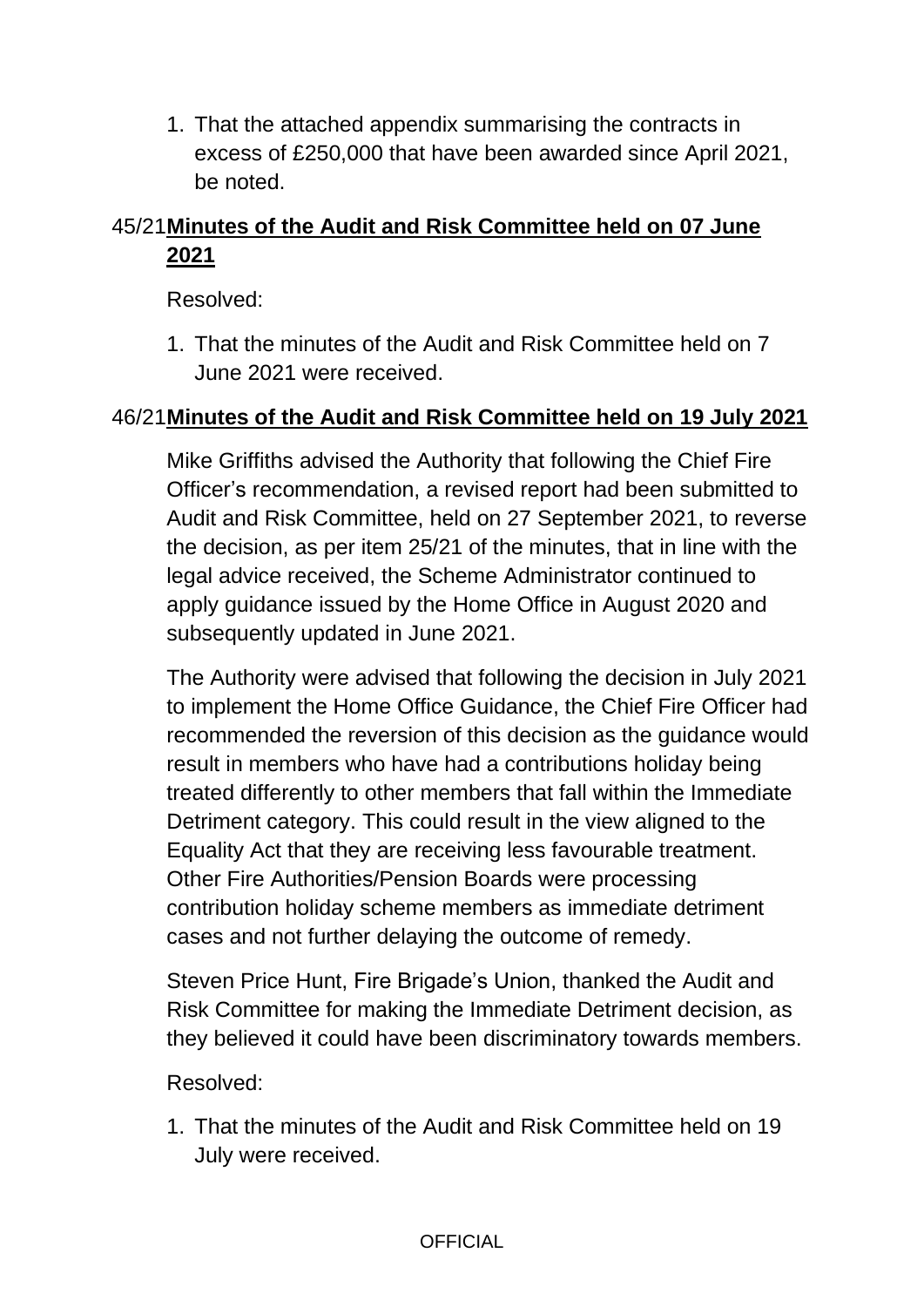## 47/21**Minutes of the Appointments, Standards and Appeals Committee held on 12 July 2021**

Resolved:

1. That the minutes of the Appointments, Standards and Appeals Committee held on 12 July 2021 were received.

## 48/21**Exclusion of the public and press**

**Resolved:** That the public and press be excluded from the rest of the meeting to avoid the possible disclosure of exempt information under paragraph 3 of the Schedule 12A to the Local Government Act 1972, as amended, by the Local Government (Access to Information) (Variation) Order 2006 for the reasons stated below:

Included information relating to the financial or business affairs of any particular person (including the authority holding that information).

## 49/21**Planned Procurement Exercise for 2021-2022**

Mike Griffiths presented a planned procurement report for 2021- 2022 that outlined the planned tender exercises and planned routes to market/funding provision as per Procurement Policy 1/8.

Mike Griffiths advised the Authority that in line with the Authority's procurement procedure, all planned procurement exercises over the value of £250k were outlined as per the appendices attached to the report.

[Email correspondence had been circulated by the Clerk to Members providing information on the supply of fire alarms and fuel, with an update report scheduled to be taken to the Policy Planning Forum on 18 October. Mike and his team were corresponding with the suppliers for WMFS fire alarms and talks were underway with other existing suppliers to help mitigate any impact to the WMFS. Members were re-assured that WMFS had been well positioned in light of the fuel crisis.

Following discussions of food banks and referrals for vulnerable people, the Chair recommended that Members visit their fire